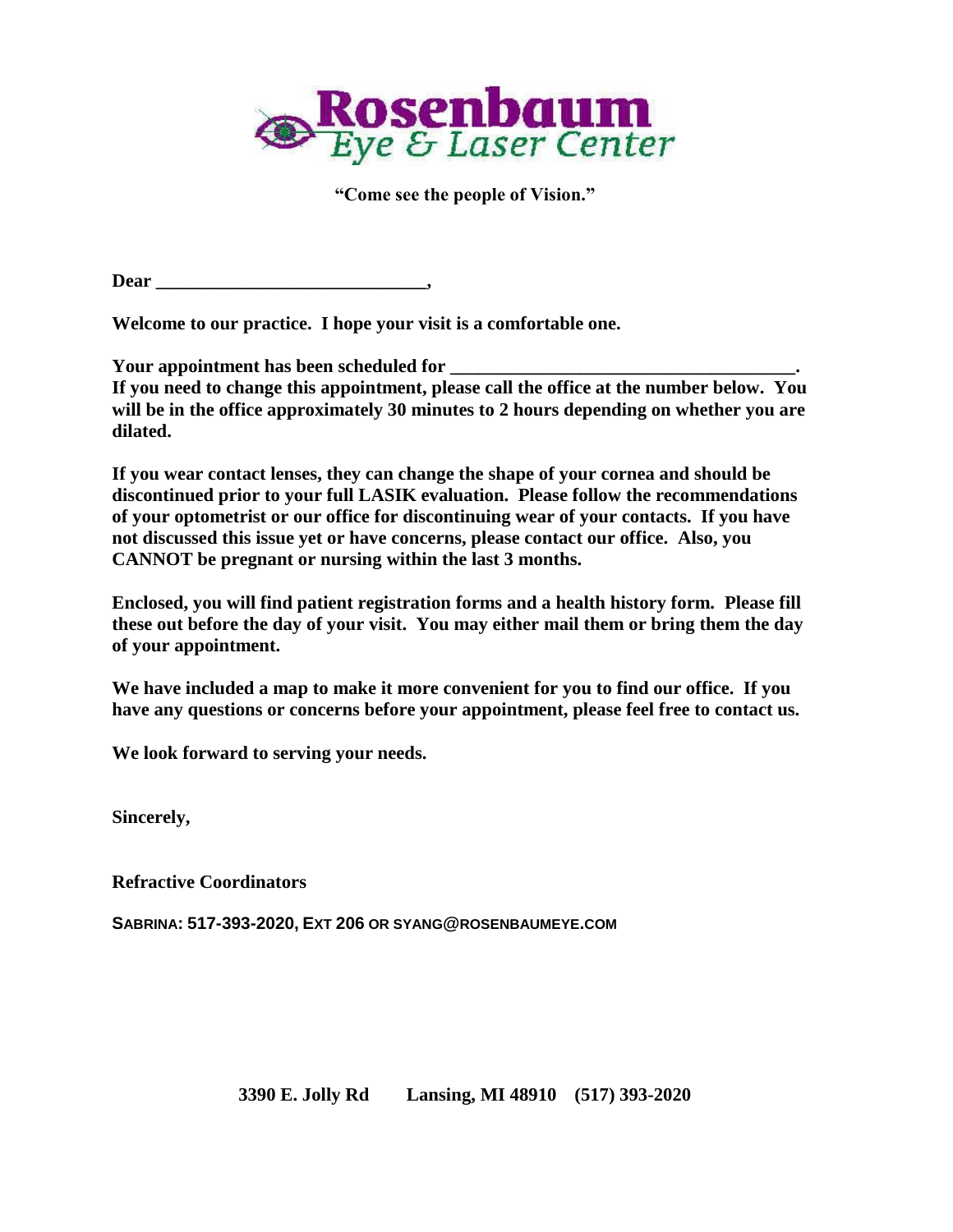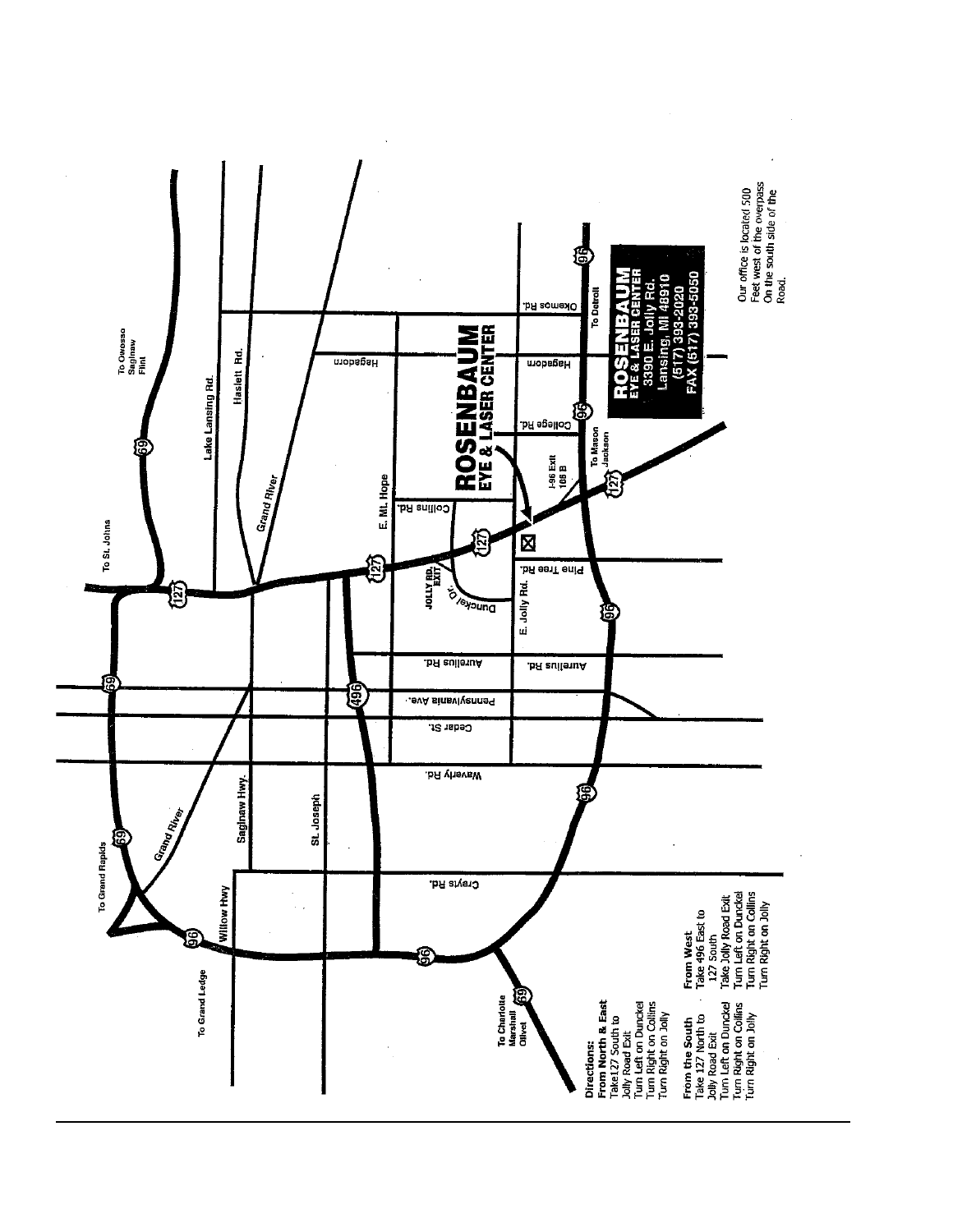### **ROSENBAUM EYE & LASER CENTER PATIENT REGISTRATION FORM**

|                                                                                                      | <b>INSURANCE INFORMATION</b> |                                                                                                      |  |  |  |  |
|------------------------------------------------------------------------------------------------------|------------------------------|------------------------------------------------------------------------------------------------------|--|--|--|--|
| INSURED'S NAME _______________________DATE OF BIRTH ________________NAME OF INSURANCE_______________ |                              |                                                                                                      |  |  |  |  |
|                                                                                                      |                              | INSURED'S NAME _______________________DATE OF BIRTH ________________NAME OF INSURANCE_______________ |  |  |  |  |
| IF BILLS ARE NOT TO BE SENT TO THE PATIENT, PLEASE LIST RESPONSIBLE PARTY INFORMATION BELOW          |                              |                                                                                                      |  |  |  |  |
|                                                                                                      |                              |                                                                                                      |  |  |  |  |
|                                                                                                      |                              |                                                                                                      |  |  |  |  |
| HOME # $\frac{1}{2}$ WORK # $\frac{1}{2}$                                                            |                              |                                                                                                      |  |  |  |  |
|                                                                                                      |                              |                                                                                                      |  |  |  |  |
| <b>REASON FOR VISIT:</b>                                                                             |                              |                                                                                                      |  |  |  |  |
| <b>REFERRED BY:</b>                                                                                  |                              |                                                                                                      |  |  |  |  |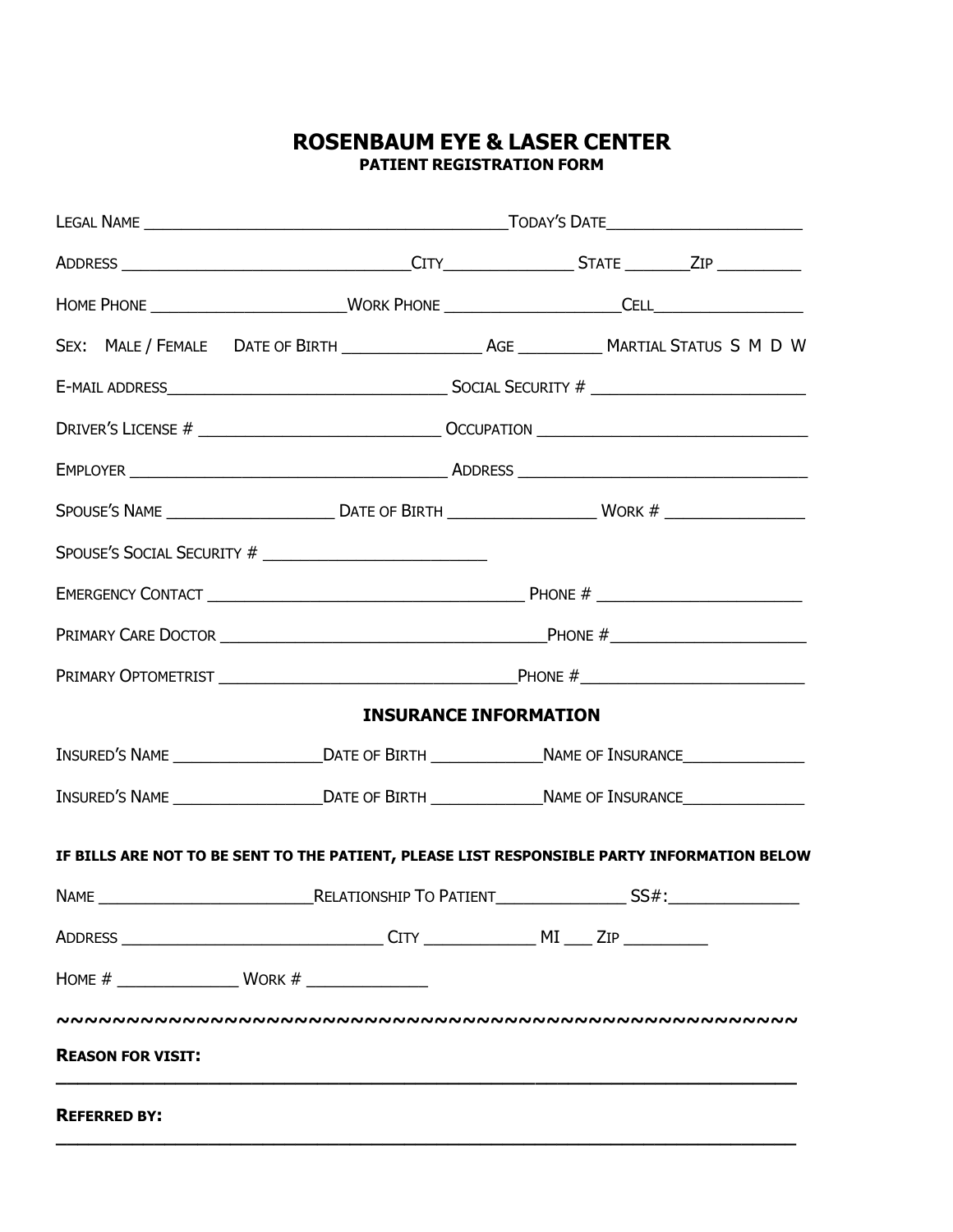

FRANK ROSENBAUM, M.D. **LANCE C. LEMON, M.D.** ERICA PERSON, M.D.

PHONE: FAX: LANSING  $\sim$  517-393-2020 LANSING  $\sim$  888-972-3936 OWOSSO ~ 989-729-2020 OWOSSO ~ 989-729-8205

# **AUTHORIZATION TO RELEASE PROTECTED HEALTH INFORMATION (PHI)**

**PATIENTS NAME: \_\_\_\_\_\_\_\_\_\_\_\_\_\_\_\_\_\_\_\_\_\_\_ DOB: \_\_\_\_\_\_\_\_\_\_\_\_\_\_\_\_\_\_\_\_\_**

I AUTHORIZE THE PERSONS NAMED BELOW TO REVIEW MY MEDICAL RECORDS, OR INQUIRE ABOUT MY CARE.

| <b>NAME</b> | <b>RELATIONSHIP</b> | <b>PHONE</b> |
|-------------|---------------------|--------------|
|             |                     |              |
|             |                     |              |
|             |                     |              |
|             |                     |              |
|             |                     |              |
|             |                     |              |

I HAVE READ, (OR HAVE HAD READ TO ME) THE ABOVE EXPLANATION OR AUTHORIZATION OF PROTECTED HEALTH INFORMATION.

\_\_\_\_\_\_\_\_\_\_\_\_\_\_\_\_\_\_\_\_\_ \_\_\_\_\_\_\_\_\_\_\_\_\_\_\_\_\_\_\_\_\_\_\_\_\_\_\_\_\_\_\_\_\_\_ DATE **DATE** PATIENT SIGNATURE

OR

I REFUSE TO HAVE ANY OF MY PROTECTED HEALTH INFORMATION RELEASED TO ANYONE UNLESS A WRITTEN AUTHORIZATION IS SIGNED. THIS DOES NOT INCLUDE DISCLOSURES FOR PURPOSES OF TREATMENT, PAYMENT OR HEALTH CARE OPERATIONS.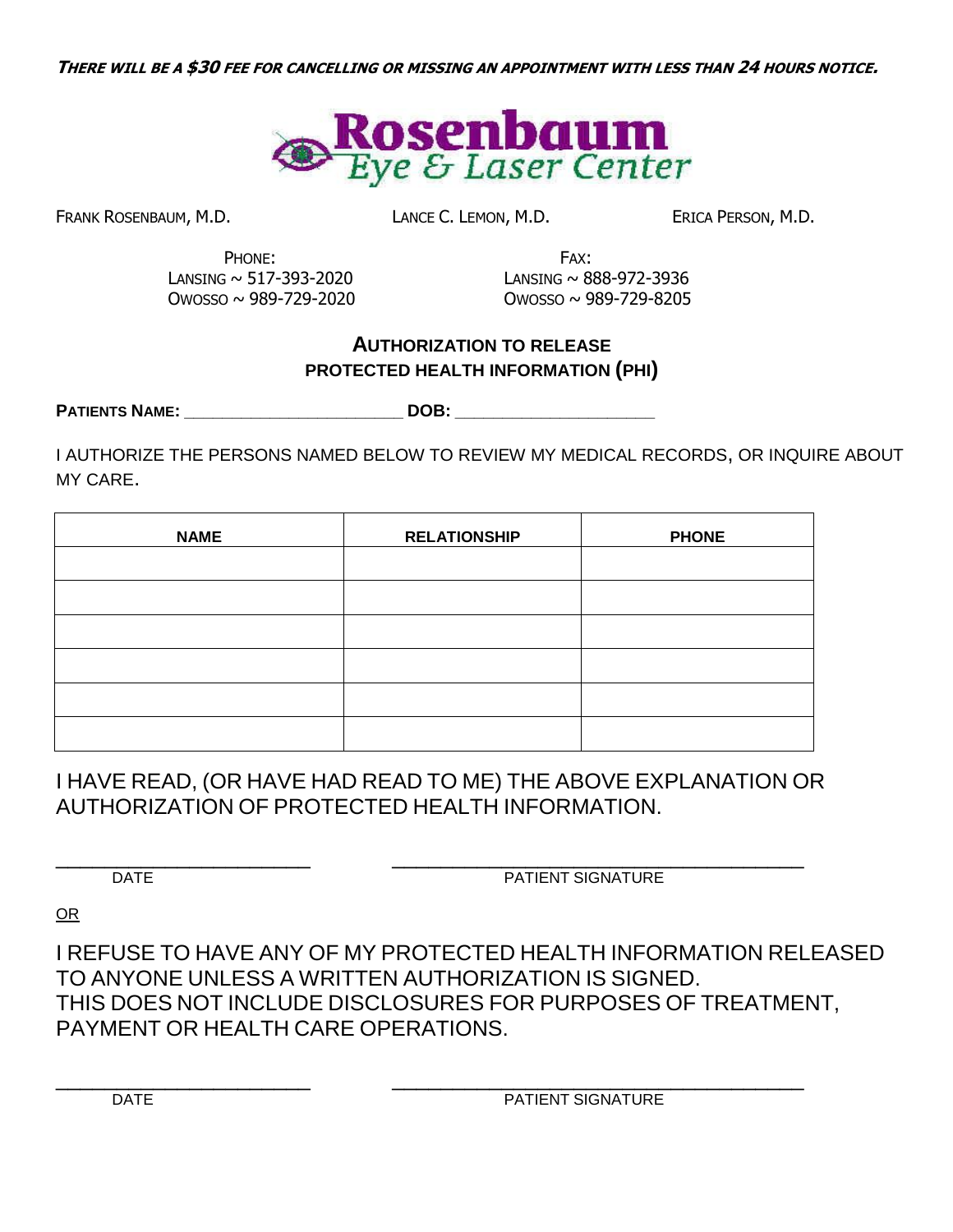# ROSENBAUM EYE & LASER CENTER

| NAME <b>NAME</b>                                                                                                                                                                                                                                                                    |                                                                                                           |                                                                                                                                                          |
|-------------------------------------------------------------------------------------------------------------------------------------------------------------------------------------------------------------------------------------------------------------------------------------|-----------------------------------------------------------------------------------------------------------|----------------------------------------------------------------------------------------------------------------------------------------------------------|
| YOUR DOCTOR WHO:<br>REFERRED YOU HERE<br>PRIMARY CARE<br>PRIMARY OPTOMETRIST                                                                                                                                                                                                        |                                                                                                           |                                                                                                                                                          |
|                                                                                                                                                                                                                                                                                     |                                                                                                           |                                                                                                                                                          |
|                                                                                                                                                                                                                                                                                     |                                                                                                           |                                                                                                                                                          |
| DO YOU CURRENTLY HAVE? (CHECK ALL THAT APPLY)<br><b>EYE DISCOMFORT</b><br>$\square$ Spots or FLOATERS IN VISION $\square$ FLASHING LIGHTS IN VISION<br>$\Box$ TEARING OR DISCHARGE<br>$\Box$ BLIND SPOT IN VISION<br>$\Box$ FLUCTUATING VISION<br>EXPLAIN ALL OF THE ABOVE CHECKED: | <b>BLURRY VISION</b><br><b>Q</b> REDNESS<br>$\Box$ DOUBLE VISION<br>REDUCED COLOR VISION                  | <b>OGLARE AROUND LIGHTS</b><br><b>E HALOS AROUND LIGHTS</b><br><b>Q</b> REDUCED DEPTH PERCEPTION<br><b>EXECUTED NIGHT VISION</b><br>OTHER EYE COMPLAINTS |
| HAVE YOU EVER HAD OR DO YOU HAVE? (CHECK ALL THAT APPLY)<br><b>LEYE SURGERY</b><br><b>LAZY EYE</b><br>$\square$ STEROID EYE MEDICATIONS<br><b>NACULAR DEGENERATION</b><br>$\Box$ OTHER EYE CONDITIONS<br>EXPLAIN ALL OF THE ABOVE CHECKED:                                          | <b>EYE LASER TREATMENT</b><br><b>Q</b> CROSSED EYES<br><b>QOTHER EYE TREATMENTS</b><br><b>Q</b> CATARACTS | <b>EYE INJURY</b><br><b>EYE PATCHING TREATMENT</b><br><b>Q</b> GLAUCOMA<br><b>ELEVATED EYE PRESSURE</b>                                                  |
| WHAT IS YOUR HIGHEST RECORDED EYE PRESSURE IF KNOWN FOR EACH EYE? (RIGHT) (LEFT).                                                                                                                                                                                                   |                                                                                                           |                                                                                                                                                          |
| IS BLURRY VISION IN EITHER EYE INTERFERING WITH ANY OF THESE ACTIVITIES? (CHECK ALL THAT APPLY)<br><b>Q</b> READING<br><b>Q</b> DRIVING<br>$\Box$ OTHER ACTIVITIES (LIST)                                                                                                           | $\Box$ SEEING STREET SIGNS $\Box$ WATCHING TV<br>$\Box$ HOBBIES                                           | <b>DAILY ACTIVITIES &amp; CHORES</b>                                                                                                                     |
| LIST ALL EYE MEDICATIONS:<br><b>NAME</b>                                                                                                                                                                                                                                            | <b>WHICH EYE</b>                                                                                          | <b>TIMES PER DAY</b>                                                                                                                                     |
| LIST EYE MEDICATION ALLERGIES AND INTOLERANCES:                                                                                                                                                                                                                                     |                                                                                                           |                                                                                                                                                          |
| DOES ANY CLOSE RELATIVE (FATHER, MOTHER, SISTER, BROTHER, SON OR DAUGHTER) HAVE A HISTORY OF?<br><b>OGLAUCOMA</b><br>EXPLAIN ALL OF THE ABOVE CHECKED:                                                                                                                              | O OTHER EYE DISEASE                                                                                       | OTHER INHERITED DISEASE                                                                                                                                  |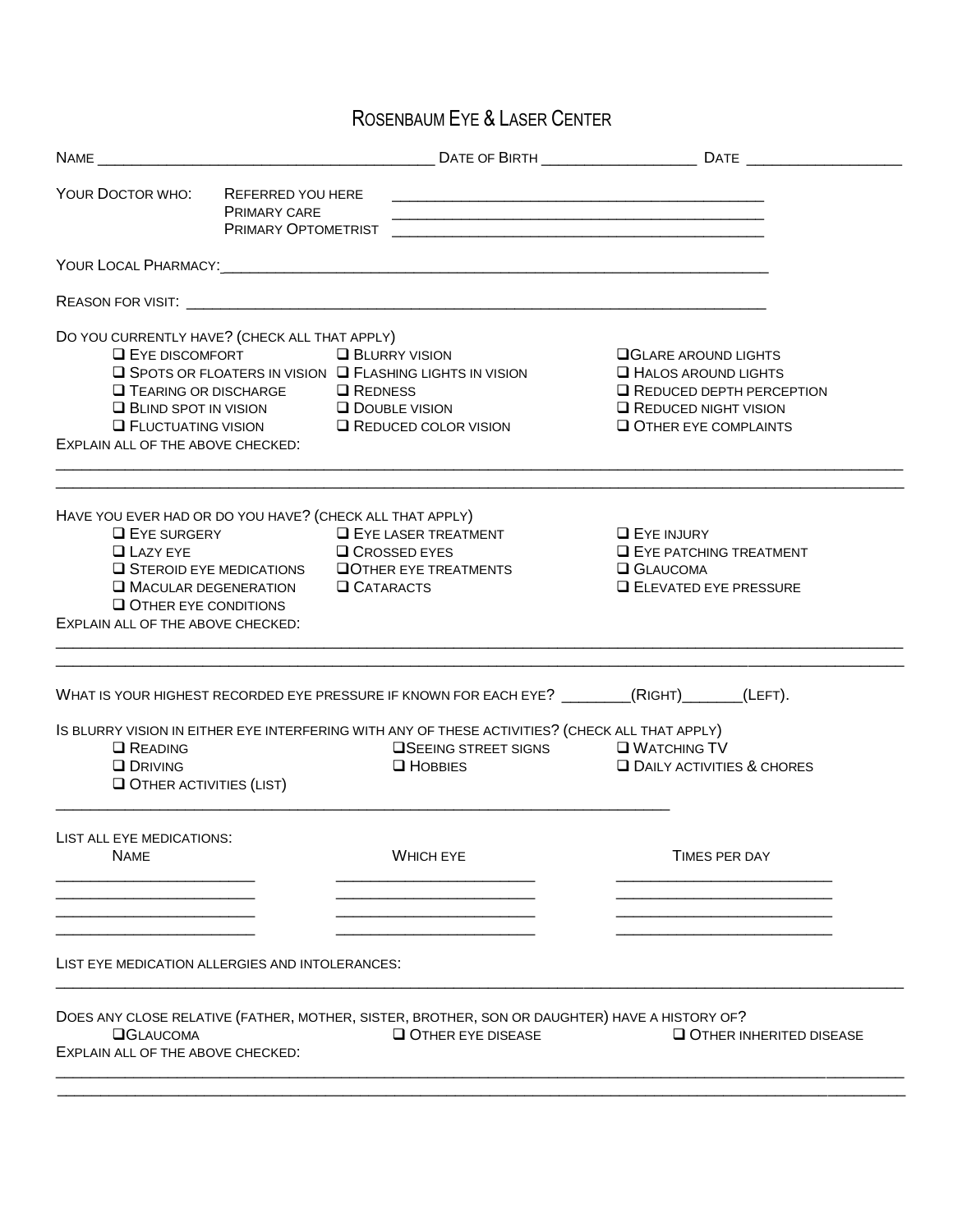### ROSENBAUM EYE & LASER CENTER

NAME \_\_\_\_\_\_\_\_\_\_\_\_\_\_\_\_\_\_\_\_\_\_\_\_\_\_\_\_\_\_\_\_\_\_\_\_\_\_\_ DATE OF BIRTH \_\_\_\_\_\_\_\_\_\_\_\_\_\_\_\_\_\_ DATE \_\_\_\_\_\_\_\_\_\_\_\_\_\_\_\_\_\_

CHECK ALL CONDITIONS YOU HAVE HAD AND ANY SYMPTOMS THAT YOU HAVE NOW:

| <b>SYSTEM</b>           | <b>CONDITION</b>                                                               | <b>SYMPTOM</b>                                       |  |  |
|-------------------------|--------------------------------------------------------------------------------|------------------------------------------------------|--|--|
| <b>CONSTITUTIONAL</b>   | <b>QCHRONIC FATIGUE SYNDROME</b>                                               | <b>OFEVER, FATIGUE, OINSOMNIA, ONIGHT SWEATS,</b>    |  |  |
|                         |                                                                                | $\Box$ WEIGHT GAIN, $\Box$ WEIGHT LOSS               |  |  |
| EYE, EAR, NOSE, THROAT  | <b>OSINUS TROUBLE, OCCHLEAR IMPLANT, OTMJ, HEARING</b>                         | <b>QUAW PAIN WITH CHEWING</b>                        |  |  |
|                         | LOSS                                                                           |                                                      |  |  |
| <b>RESPIRATORY</b>      | <b>□ASTHMA, □ EMPHYSEMA, □CHRONIC BRONCHITIS,</b>                              | <b>□SHORT OF BREATH, □COUGH, □ WHEEZING, □ PAIN</b>  |  |  |
|                         | <b>QCOPD, QTUBERCULOSIS, QHOME OXYGEN USE</b>                                  | WITH BREATHING                                       |  |  |
| <b>CARDIOVASCULAR</b>   | <b>OHYPERTENSION, OCORONARY ARTERY DISEASE,</b>                                | <b>QHIGH BLOOD PRESSURE, QANGINA, Q</b>              |  |  |
|                         | <b>OCONGESTIVE HEART FAILURE, OHEART ATTACK, OHEART</b>                        | PALPITATIONS, <b>SHORT OF BREATH LAYING FLAT,</b>    |  |  |
|                         | DISEASE, $\square$ POOR CIRCULATION OF EXTREMITIES, $\square$                  | <b>QLEG SWELLING, Q FLUID IN LUNGS, QEXCEPTIONAL</b> |  |  |
|                         | IRREGULAR HEART RATE OR RHYTHM, $\square$ SHOCK, $\square$                     | COLD INTOLERANCE, <b>LEAST HEART RATE, LISLOW</b>    |  |  |
|                         | RAYNAUD'S, OPACEMAKER, ODEFIBRILLATOR                                          | HEART RATE, CCALF PAIN WITH EXERCISE                 |  |  |
| <b>GASTROINTESTINAL</b> | <b>QLIVER DISEASE, QHEPATITIS, QCIRRHOSIS</b>                                  | <b>QABDOMEN PAIN, QBLACK TARRY STOOLS, Q BLOODY</b>  |  |  |
|                         |                                                                                | STOOL, CONSTIPATION, ODECREASED APPETITE,            |  |  |
|                         |                                                                                | <b>ODIARRHEA, QUAUNDICE, QNAUSEA, QVOMITING,</b>     |  |  |
|                         |                                                                                | <b>ODIFFICULTY SWALLOWING</b>                        |  |  |
| <b>GENITOURINARY</b>    | <b>OKIDNEY DISEASE, OKIDNEY STONE, OF LOMAX USE NOW</b>                        | <b>OBLOODY URINE, O PAINFUL URINATION, QURINARY</b>  |  |  |
|                         | OR IN PAST,                                                                    | URGENCY, <b>NABNORMAL MENSTRUATION, NURINARY</b>     |  |  |
|                         |                                                                                | <b>DISCHARGE</b>                                     |  |  |
| <b>INTEGUMENTARY</b>    | <b>OACNE, OROSACEA, OLATEX ALLERGY, OACCUTANE OR</b>                           | <b>OSKIN RASH, OSKIN LUMP, QABNORMAL SKIN</b>        |  |  |
|                         | <b>ISOTRETINOIN USE</b>                                                        | LESION,                                              |  |  |
| <b>ENDOCRINE</b>        | <b>QDIABETES TYPE 1 OR TYPE 2 (PLEASE CIRCLE)</b>                              | □HIGH BLOOD SUGAR, □ HIGH CHOLESTEROL,               |  |  |
|                         | □ THYROID DISORDER, □ HIGH CHOLESTEROL                                         | <b>QINCREASED THIRST, QBULGING EYES, QINCREASED</b>  |  |  |
|                         |                                                                                | URINATION, <b>QCOLD INTOLERANCE</b>                  |  |  |
| NEUROLOGICAL            | <b>OSTROKE, OMINI-STROKE, OTIA (TRANSIENT ISCHEMIC</b>                         | <b>ODIZZINESS, OHEADACHE, OSEIZURES, OBALANCE</b>    |  |  |
|                         | ATTACK), OCHRONIC HEADACHES, OMIGRAINES                                        | PROBLEM, LLOCAL WEAKNESS, LNUMBNESS,                 |  |  |
|                         |                                                                                | <b>OMEMORY PROBLEMS</b>                              |  |  |
| PSYCHOLOGICAL           | <b>ODEMENTIA, OALZHEIMERS, OSCHIZOPHRENIA,</b><br><b>ODEPRESSION, OANXIETY</b> | <b>QLOW MOOD, QELEVATED MOOD, QNERVOUSNESS,</b>      |  |  |
|                         |                                                                                | <b>QHALLUCINATIONS, QEMOTIONAL DISORDER</b>          |  |  |
| <b>MUSCULOSKELETAL</b>  | <b>OARTHRITIS, ORHEUMATOID, OMYASTHENIA GRAVIS, O</b>                          | <b>OJOINT PAIN, OWEAKNESS, QJOINT STIFFNESS</b>      |  |  |
|                         | JOINT REPLACEMENT SURGERY                                                      |                                                      |  |  |
| HEMATOLOGIC/LYMPHATIC   | $\Box$ BLOOD TRANSFUSION, $\Box$ BLOOD DISORDER, $\Box$ ANEMIA,                | <b>OBRUISING, OBLEEDING, OENLARGED LYMPH NODES</b>   |  |  |
|                         | <b>QCOUMADIN OR BLOOD THINNER USE</b>                                          |                                                      |  |  |
| <b>IMMUNOLOGICAL</b>    | $\square$ SEASONAL OR ENVIRONMENTAL ALLERGIES, $\square$ HIV/AIDS              | <b>QHIVES</b>                                        |  |  |
| OTHER (LIST)            | <b>OCANCER (LIST BELOW), OMAJOR SURGERIES (LIST</b>                            |                                                      |  |  |
|                         | BELOW)                                                                         |                                                      |  |  |

#### DESCRIBE ABOVE: \_\_\_\_\_\_\_\_\_\_\_\_\_\_\_\_\_\_\_\_\_\_\_\_\_\_\_\_\_\_\_\_\_\_\_\_\_\_\_\_\_\_\_\_\_\_\_\_\_\_\_\_\_\_\_\_\_\_\_\_\_\_\_\_\_\_\_\_\_\_\_\_\_\_\_\_\_\_\_\_\_\_\_\_

LIST ALL REGULAR MEDICATIONS, VITAMINS AND HERBAL SUPPLEMENTS: (OTC OR PRESCRIBED)

| LATEX ALLERGY:  PLEASE CHECK:QYES QNO HEIGHT          WEIGHT          PREGNANT: QYES QNO OXYGEN USE: QYES  QNO                                                                                                                                                       | NURSING: $\Box$ YES $\Box$ NO |                                                                                | $\square$ 24 HRS | $\square$ AS NEEDED |
|----------------------------------------------------------------------------------------------------------------------------------------------------------------------------------------------------------------------------------------------------------------------|-------------------------------|--------------------------------------------------------------------------------|------------------|---------------------|
| LIST ALL ALLERGIES TO MEDICATIONS:                                                                                                                                                                                                                                   |                               |                                                                                |                  |                     |
| DO YOU USE OR HAVE YOU USED IN THE PAST?<br>ALCOHOL: $\Box$ YES $\Box$ NO $\Box$ IN THE PAST<br>$ToBACCO: \square$ YES $\square$ NO $\square$ IN THE PAST<br>$C$ AFFEINE: $\Box$ YES $\Box$ NO $\Box$ IN THE PAST<br>RECREATIONAL DRUGS: UYES UNO UIN THE PAST TYPES |                               | TIMES PER (WEEK / MONTH)<br>PACKS PER DAY FOR YEARS<br>(CUPS / DRINKS) PER DAY |                  |                     |
| What Best Describes your Ethnic Background?<br><b>QWHITE / CAUCASIAN QAFRICAN-AMERICAN QNATIVE-AMERICAN</b>                                                                                                                                                          | $\Box$ ASIAN                  | $\Box$ HISPANIC                                                                | $\Box$ OTHER     |                     |

\_\_\_\_\_\_\_\_\_\_\_\_\_\_\_\_\_\_\_\_\_\_\_\_\_\_\_\_\_\_\_\_\_\_\_\_\_\_\_\_\_\_\_\_\_\_\_\_\_\_\_\_\_\_\_\_\_\_\_\_\_\_\_\_\_\_\_\_\_\_\_\_\_\_\_\_\_\_\_\_\_\_\_\_\_\_\_\_\_\_\_\_\_\_\_\_\_\_  $\Box$